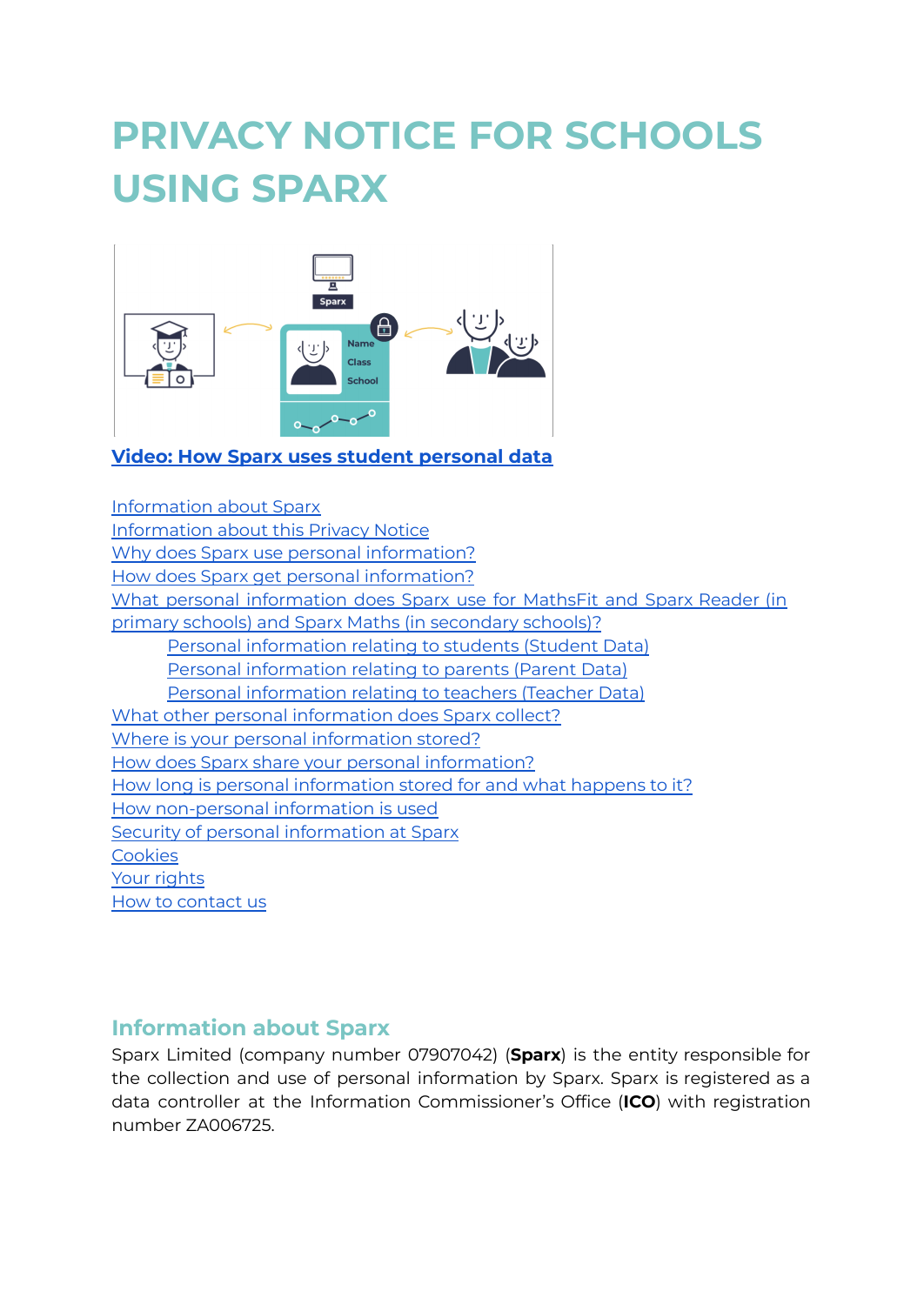# <span id="page-1-0"></span>**Information about this Privacy Notice**

This Privacy Notice is for

- students;
- parents;
- teachers; and
- other school (and if applicable, Multi Academy Trust (**MAT**)) staff,

who use Sparx Maths (a maths lessons and homework platform), MathsFit (times tables practice platform) or Sparx Reader (reading support platform) or who are participating in research programmes conducted by Sparx. This notice gives you information about how Sparx collects, uses and protects personal information to deliver our educational technology platforms. **It is important that you read this Privacy Notice.**

Any changes we may make to our Privacy Notice in the future will be posted on this page, so you will always know what personal information Sparx collects, the purposes we use it for and to whom we might disclose it.

Schools using Sparx are required to provide information to students, parents, teachers and other school (and, if applicable, MAT) staff about Sparx's data processing. As well as this Privacy Notice, please make sure you refer to this information, which will be made available by your school.

**This version of our Privacy Notice for Schools was published in July 2021 and applies to the collection and use of personal information by Sparx from July 2021. It aligns with the requirements of the Data Protection Act 2018 and the General Data Protection Regulation as enacted in the United Kingdom.**

If you would like more information about how Sparx uses personal information that you provide directly to us, including through our websites or our social media channels, please refer to our website privacy information which can be found [here](https://f.hubspotusercontent30.net/hubfs/5530880/Website%20Privacy%20Docs/Privacy-Notice-June-2021.pdf)**.**

## <span id="page-1-1"></span>**Why does Sparx use personal information?**

Sparx assists teachers in delivering comprehensive and personalised teaching to their students. To do this, Sparx processes the personal information of students, their parents and teachers on behalf of schools. Schools using Sparx act as data controllers and Sparx acts as the data processor by providing a service to schools which requires personal information to be processed in order to produce individually tailored questions and other learning support. Sparx also researches the impact it has on students' learning outcomes, so Sparx collects data on students' performance through research projects.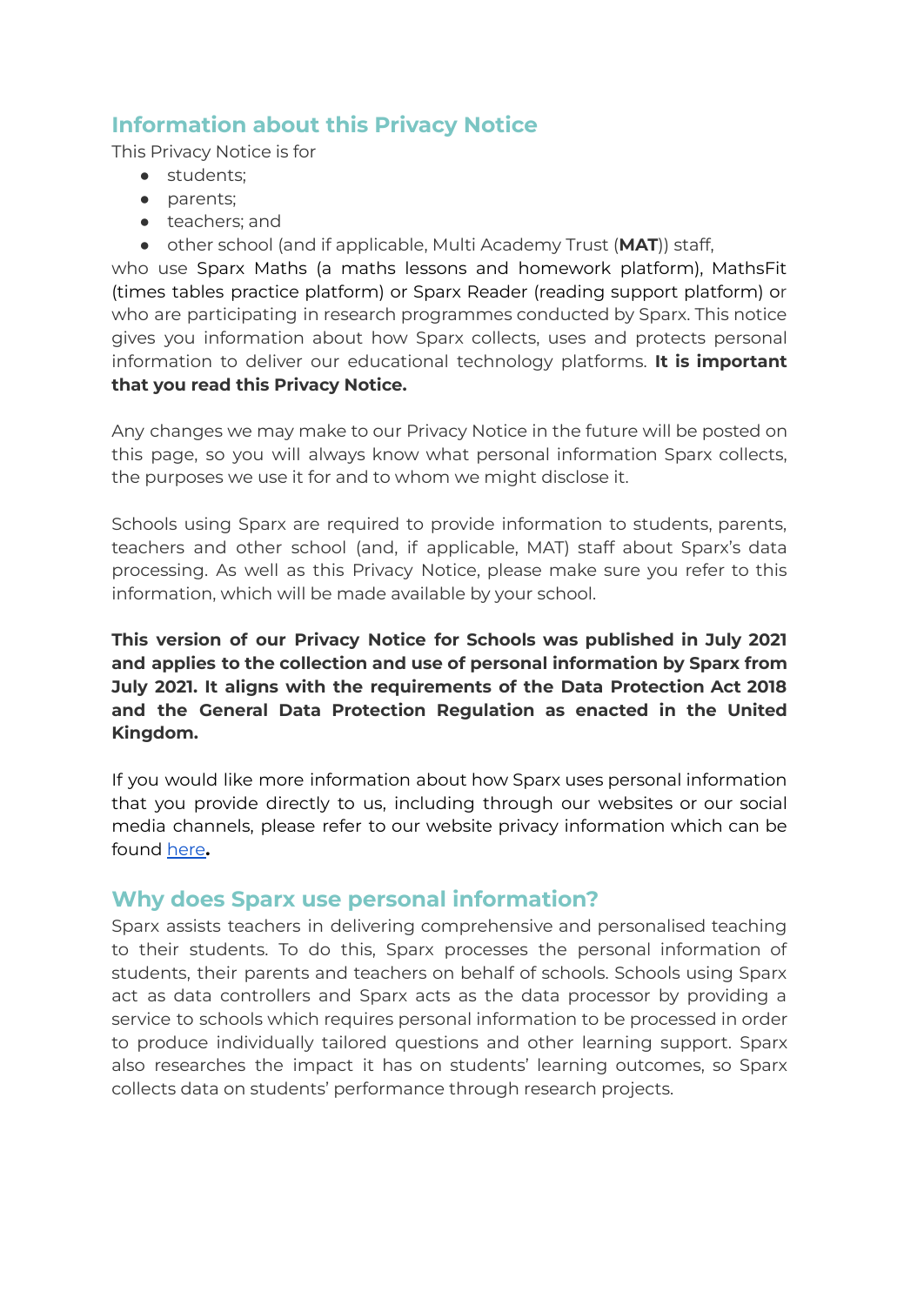## <span id="page-2-0"></span>**How does Sparx get personal information?**

Schools share personal information about their students, parents, teachers and other school staff with Sparx. Sparx calls this **School Data**. This personal information is provided by the school either from the school management information system (**MIS**) or from other school records. Sparx also collects personal information and user data when Sparx is being used. Sparx calls this **Usage Data**. Sparx runs educational research projects with, and collects feedback from, participating schools. The data generated by these projects is called **Research Data**.

# <span id="page-2-1"></span>**What personal information does Sparx use for MathsFit (in primary schools), Sparx Reader (in primary and secondary schools) and Sparx Maths (in secondary schools)?**

Sparx processes the personal information of students, parents and teachers on behalf of schools. In usual circumstances, schools using Sparx platforms act as data controller and Sparx is the data processor, providing a data processing service to the school. In limited circumstances, Sparx acts as joint data controller with a school. Where this applies, Sparx and the school put in place an agreement to allocate data controller responsibilities between them.

## <span id="page-2-2"></span>**Personal information relating to students (Student Data)**

#### **What Student Data is collected by Sparx?**

- School Data: The school securely provides Sparx with Student Data to enable Sparx to set-up and administer student accounts, and to evaluate the progress of the student. This includes information such as name, gender, date of birth, class, unique pupil number or other identifying code) and (where and as applicable), KS2 and GCSE results, question level analyses after half-termly school assessments, if they are in receipt of pupil premium, their free school meal status and if English is an additional language. Where available, should the school connect to Sparx using Single Sign On, student email addresses will be shared with Sparx. Teachers also input Student Data into their students' user profiles within Sparx, including information on attendance, interventions and work completion. The range of personal information shared with Sparx is outlined in the subscription terms agreed by the school for the relevant Sparx platform.
- Usage Data: Sparx gathers data about student activity when they use Sparx in order to optimise student learning. This includes data on student progress and performance in quizzes and questions, the use of features, when and the time spent by the student using Sparx. Sparx also uses data analytics and collects information about how and when Sparx platforms are accessed.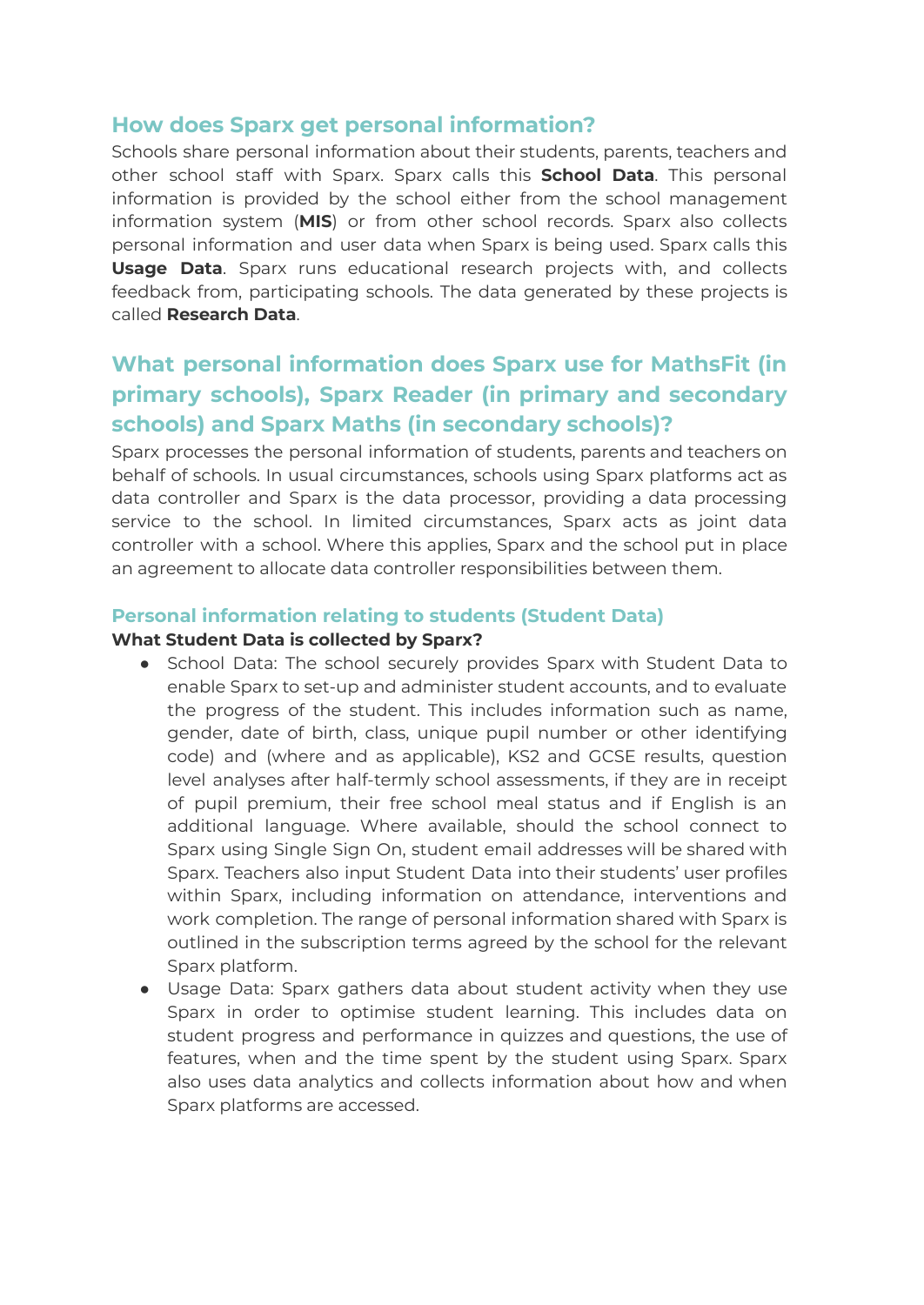#### **How is Student Data used?**

Sparx combines Student School and Usage Data in order to:

- Set up and administer student accounts;
- Convert trial accounts to full accounts;
- Provide technical support, deal with help requests and enquiries;
- Build a profile of each student's performance and progress;
- Provide education platforms, including tailored questions and support;
- Populate algorithms which recommend individualised work for teachers to set;
- Provide an overview for teachers to allow them to monitor student progress and record their actions;
- Make predictions about future attainment;
- Update parents on work progress and completion;
- Connect Student Data and Parent Data;
- Provide reports to teaching and MAT staff on student attainment and progress;
- Conduct research into usage and impact of Sparx platforms, and students' educational performance and outcomes;
- Evaluate, improve and develop Sparx platforms; and
- Be de-identified through aggregation and anonymisation.

## <span id="page-3-0"></span>**Personal information relating to parents (Parent Data)**

#### **What Parent Data is collected by Sparx?**

- School Data: In the case of Sparx Maths, Sparx collects parent names and email addresses from the school in order to update parents on their child's progress.
- Usage Data: To gauge parent usage of Sparx platforms, Sparx collects data generated by parents from interactions with emails sent by Sparx, including when emails were opened, links clicked and other related activity. Sparx also uses data analytics and collects information about how and when Sparx platforms are accessed.

#### **How is Parent Data used?**

Sparx combines Parent School and Usage Data in order to:

- Contact parents via email about their child's maths progress and identify areas requiring support;
- Connect Student Data and Parent Data;
- Conduct research into usage and impact of Sparx platforms, and students' educational performance and outcomes;
- Provide technical support, deal with help requests and enquiries;
- Evaluate, improve and develop Sparx platforms; and
- Be de-identified through aggregation and anonymisation.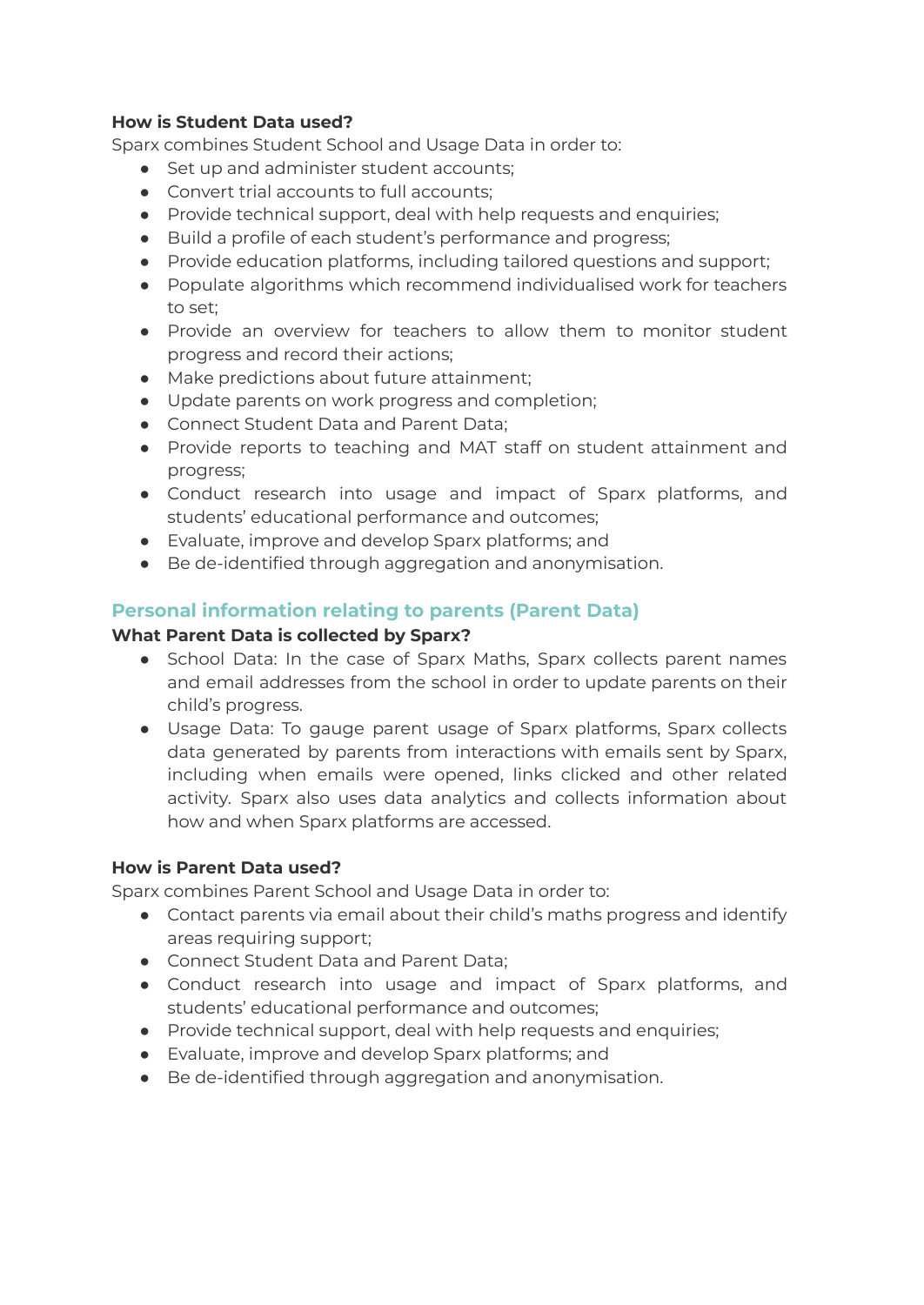## <span id="page-4-0"></span>**Personal information relating to teachers (Teacher Data)**

#### **What Teacher Data is collected by Sparx?**

- School Data: In order to set up and administer user accounts, Sparx processes information relating to teachers including name, title, job role, email address and teaching classes.
- Usage Data: To gauge usage of Sparx platforms, Sparx collects data generated by teachers' activity when using Sparx, including when and the time spent using Sparx and actions and interventions taken by the teacher. Sparx collects data generated by teachers from interactions with emails sent by Sparx, including when emails were opened, links clicked and other Sparx activity. Sparx also uses data analytics and collects information about how and when Sparx platforms are accessed.

#### **How is Teacher Data used?**

Sparx combines Teacher School and Usage Data in order to:

- Set up and administer teacher accounts;
- Provide teachers with access to Student Data;
- Provide teachers with email updates;
- Quantify usage of Sparx platforms,
- Provide technical support, training, deal with help requests and enquiries;
- Provide information about system changes, availability or updates;
- Conduct research into usage and impact of Sparx platforms, and students' educational performance and outcomes;
- Evaluate, improve and develop Sparx platforms; and
- Be de-identified through aggregation and anonymisation.

# <span id="page-4-1"></span>**What other personal information does Sparx collect?**

Sparx researches the effectiveness of its platforms in a range of ways:

- Research Data relating to students: To improve Sparx platforms, Sparx conducts product research and evaluates its performance in selected schools by analysing usage data, observing classes and running feedback sessions and surveys with students. Research Data is only collected in this way where schools have agreed to participate.
- Research Data relating to parents: To improve Sparx platforms, Sparx seeks feedback from parents in selected schools and collects data relating to the use, and parental evaluation, of Sparx. Research Data is only collected in this way where schools have agreed to participate.
- Research Data relating to teachers: To improve Sparx platforms, Sparx seeks feedback when support requests are made and through its Teacher Panel forum (where teachers share feedback and opinions relating to Sparx). This information is collected via in-product features, email questionnaires and/or face to face interviews.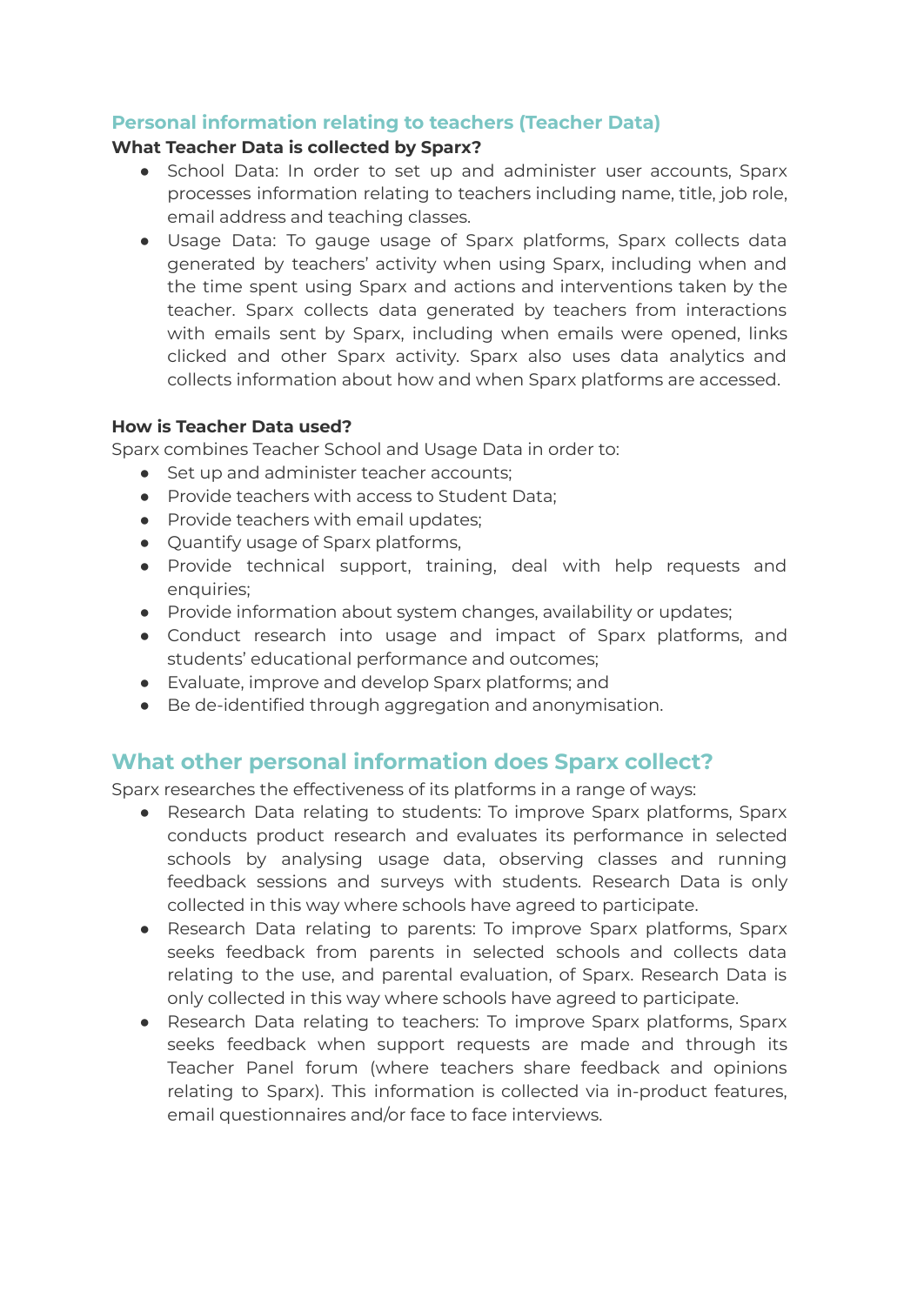Sparx stores the contact details, emails and other communications from school and MAT staff in order to onboard and provide ongoing support to school staff. Where staff have not chosen to opt out, Sparx will also use contact details to:

- Provide newsletters and email updates;
- Offer new services and products; and
- Coordinate training and events as part of the Sparx Community.

Students, parents and teachers may choose to contact Sparx via the Sparx website or through Sparx's social media channels. Personal information shared in this way may be shared with schools, MATs and other third parties as necessary. For more information please refer to Sparx's privacy policy for our website and other communication channels [\(here](https://f.hubspotusercontent30.net/hubfs/5530880/Website%20Privacy%20Docs/Privacy-Notice-June-2021.pdf)).

# <span id="page-5-0"></span>**Where is your personal information stored?**

The majority of the personal information we collect will be stored and used in the UK at our offices and in our secure data centres. We will only transfer your data outside of the European Economic Area (**EEA**) where it is necessary for us to do so because there are no reasonable and commercially appropriate alternatives based in the EEA. **No Student Data is transferred outside the EEA - we will notify schools should there be a change to the international transfer of Student Data.** Where any of our third party service providers (**support companies**) store data we send to them for processing on our behalf outside of the EEA, we ensure protection is afforded to it by implementing at least one of the following safeguards:

- We will only transfer your personal information to a support company located in a country outside the EEA that has been deemed to provide an adequate level of protection for personal information by the European Commission.
- We will use a specific contract approved by the European Commission which contains provisions giving personal information the same protection it has in Europe.
- We will undertake a detailed adequacy assessment of the support company to validate that it has good privacy safeguards and security features in place to prevent unauthorised access of data we send it.

Following Brexit, the EU-UK Trade & Co-operation Agreement allows personal data to continue to flow from the EU to the UK. Sparx will continue to follow guidance issued by the ICO so that personal data flows between Europe and the UK are not disrupted.

A list of the support companies with whom we share personal information can be found [\[here](https://f.hubspotusercontent30.net/hubfs/5530880/Website%20Privacy%20Docs/Support%20companies%20that%20Sparx%20shares%20personal%20information%20with%20(1).pdf)]. This list will be updated regularly.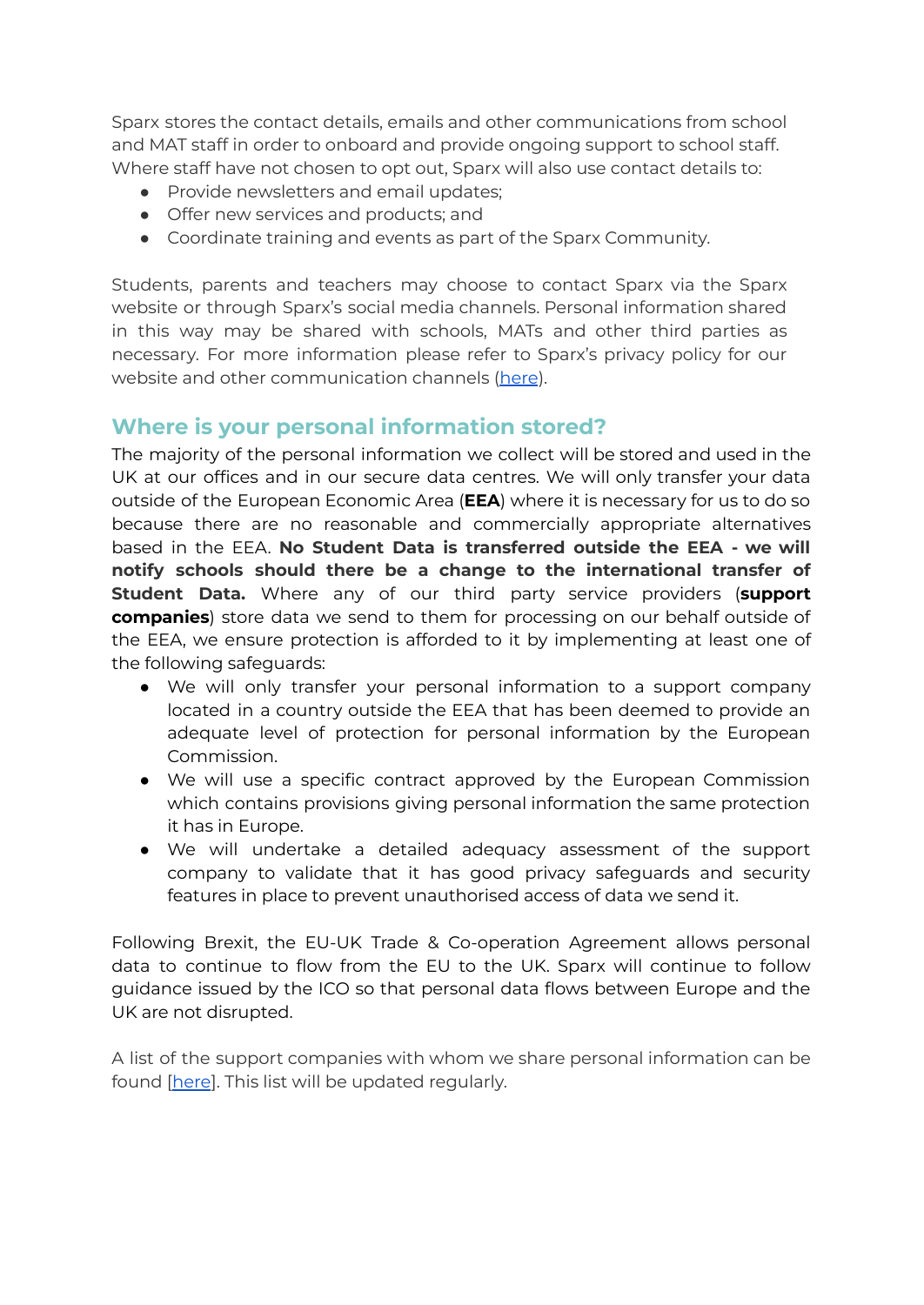# <span id="page-6-0"></span>**How does Sparx share your personal information?**

Sparx discloses Student Data to:

- Teachers at the student's school;
- Other staff at the student's school and / or MAT (or other managing organisation i.e. alliances); and
- Parents / guardians of individual student's (parents will only receive Student Data about their own child).

Sparx discloses Parent Data to:

- Teachers at the student's school; and
- Other staff at the student's school and / or managing organisation.

Sparx discloses Teacher Data to:

- Other teachers at the teacher's school; and
- Other staff at the teacher's school and / or MAT (or other managing organisation i.e. alliances).

The personal information of students, parents and teachers will also be disclosed to:

- Sparx staff;
- Support companies used by Sparx (details can be found [here\)](https://f.hubspotusercontent30.net/hubfs/5530880/Website%20Privacy%20Docs/Support%20companies%20that%20Sparx%20shares%20personal%20information%20with%20(1).pdf);
- Research partners; and
- Third parties, if required by law.

Sparx may also disclose personal information in the event that a third party acquires Sparx or its assets, or Sparx enters into any joint venture arrangements. **Personal information will never be sold, or used to market or sell non-Sparx products or services.** Sparx may share non-personal information with third parties provided that data is in an aggregated or wholly anonymised form, and that the third party agrees not to attempt to identify individuals from that data.

# <span id="page-6-1"></span>**How long is personal information stored for and what happens to it?**

Sparx does not keep personal information for longer than is necessary. Personal information is retained by Sparx whilst the user (student, parent or teacher) is active. When a user stops using Sparx, their personal information will be retained temporarily to fulfil reporting and other requirements. When the personal information is no longer required for these purposes, it will either be deleted or stripped of the most identifying data, so as to block re-identification (a process called anonymisation). As such, because re-identification is not possible, the data is no longer personal information and may be retained indefinitely by Sparx.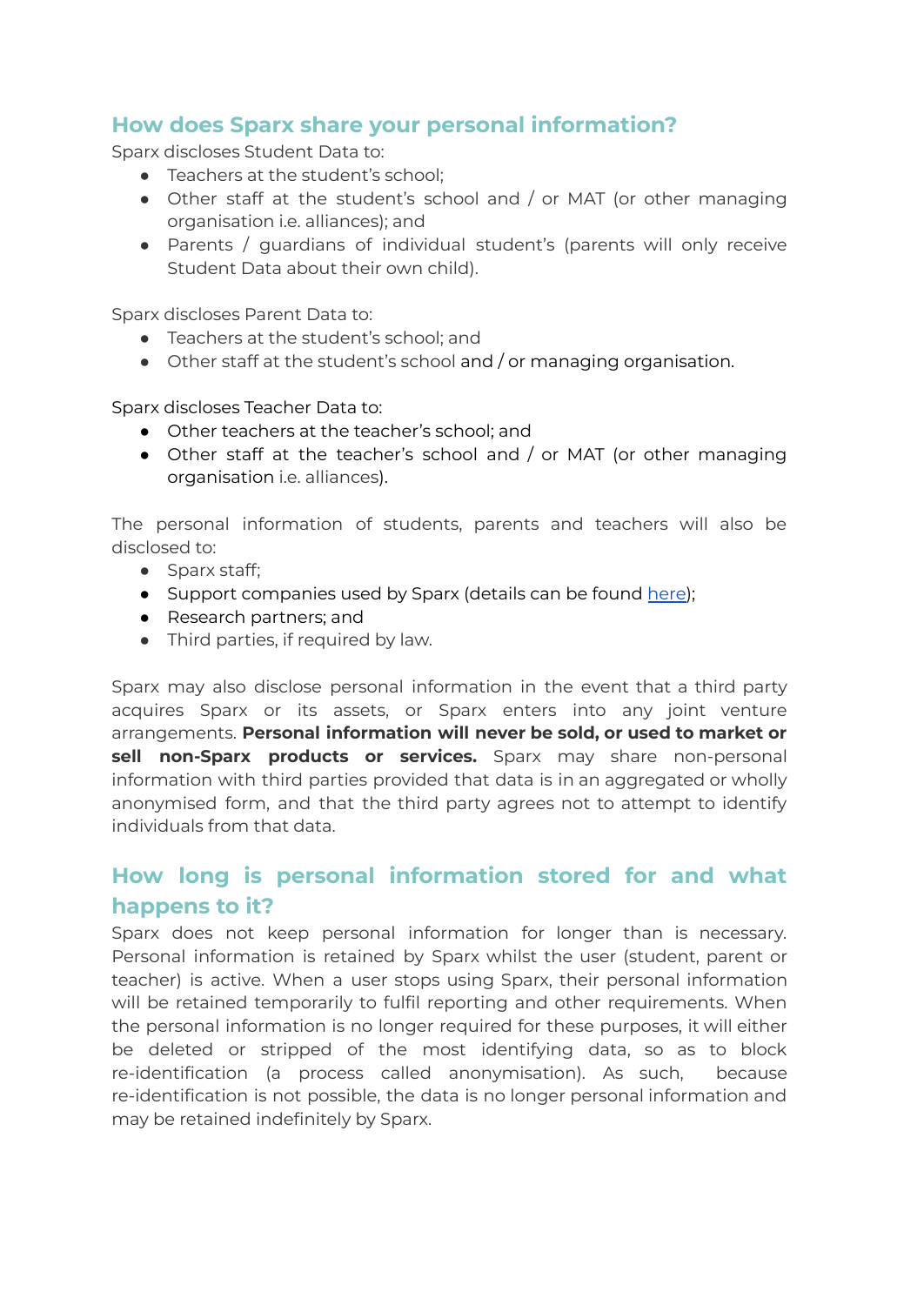## <span id="page-7-0"></span>**How non-personal information is used**

Sparx uses anonymised, non-personal information for researching the results achieved through the use of Sparx platforms. Non-personal information may be shared with third parties for the purposes of research. With permission, data aggregated at school level may be shared between other schools, MATs and alliances. Non-personal information is also used for marketing Sparx to prospective users.

## <span id="page-7-1"></span>**Security of personal information at Sparx**

Sparx is committed to protecting and respecting privacy. Sparx has appointed a Data Protection Officer who advises on, and oversees matters relating to privacy and data security. Appropriate security measures have been put in place to prevent personal information from being lost, used or accessed in an unauthorised way. Sparx conducts regular penetration testing and limits access to personal information to only those employees, service providers and other third parties who have a legitimate need for access.

## <span id="page-7-2"></span>**Cookies**

In order to provide Sparx services via a web browser, Sparx will place cookies on users' devices. Cookies are used to collect standard internet log and user behaviour information. This information is used to provide core functionality of Sparx websites and platforms, ensure security, track use of Sparx services and to compile statistical reports. These cookies are **not** used to target users of Sparx platforms with online advertising.

| <b>Cookie</b><br><b>Source</b> | <b>Platform</b>                                                    | <b>Purpose</b>                     | <b>Necessary or Optional?</b> |
|--------------------------------|--------------------------------------------------------------------|------------------------------------|-------------------------------|
| Cloudflare                     | <b>Sparx Maths</b><br>MathsFit<br>Sparx Reader                     | Security and<br>accessibility      | Necessary                     |
| Hubspot                        | Sparx Maths*<br>MathsFit*<br>*teacher versions of<br>the site only | Access to product<br>support       | Necessary                     |
| Status.io                      | <b>Sparx Maths</b><br>MathsFit                                     | Service disruption<br>notification | Necessary                     |
| Google                         | <b>Sparx Maths</b><br>MathsFit<br>Sparx Reader                     | Website analytics                  | Optional                      |

A summary of the cookies set by Sparx can be found below: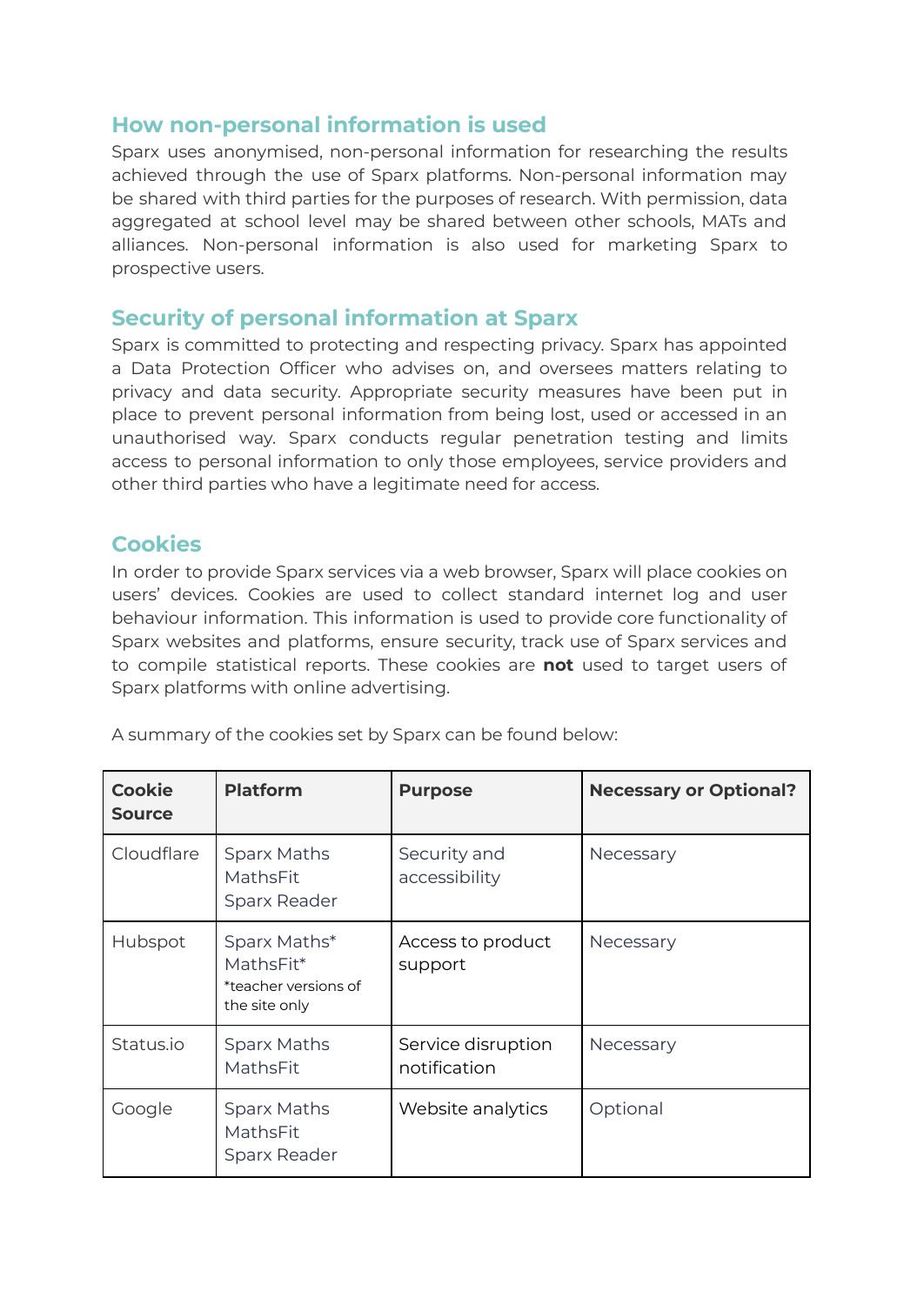| Hotjar | <b>Sparx Maths</b><br>MathsFit | Collection of<br>analytics and<br>feedback | Optional  |
|--------|--------------------------------|--------------------------------------------|-----------|
|        | <b>Sparx Reader</b>            | Collection of<br>analytics and<br>feedback | Necessary |

'Necessary' cookies enable core platform functionality and features such as security, network management and accessibility and do not require user consent to be set. Cookies that enable functionality that is not strictly necessary for core platform functions and features are classed as 'Optional' and therefore consent is sought via a cookie banner.

For further information about cookies generally, visit [www.aboutcookies.org.](http://www.aboutcookies.org/)

# <span id="page-8-0"></span>**Your rights**

Your rights in relation to your personal information are:

- 1. The right to be informed of processing.
- 2. The right to access personal information by making a subject access request.
- 3. The right to rectification where personal information is inaccurate or incomplete.
- 4. The right to erasure, sometimes called 'the right to be forgotten'.
- 5. The right to restrict processing.
- 6. The right to data portability.
- 7. The right to object to processing.
- 8. The right not to be subject to a decision based solely on automatic processing.

These rights do not apply in all instances. Please contact your school if you have any requests or questions relating to your rights. Sparx will assist schools with upholding data subject rights in circumstances where it is legally required or it is possible to do so.

You also have the right to make a complaint at any time to the ICO regarding the collection and use of personal information by Sparx. However, we would appreciate being given the chance to help you with your concerns before you approach the ICO, so please contact us using the details below in the first instance. For more information about the ICO please visit <https://ico.org.uk/for-the-public/>